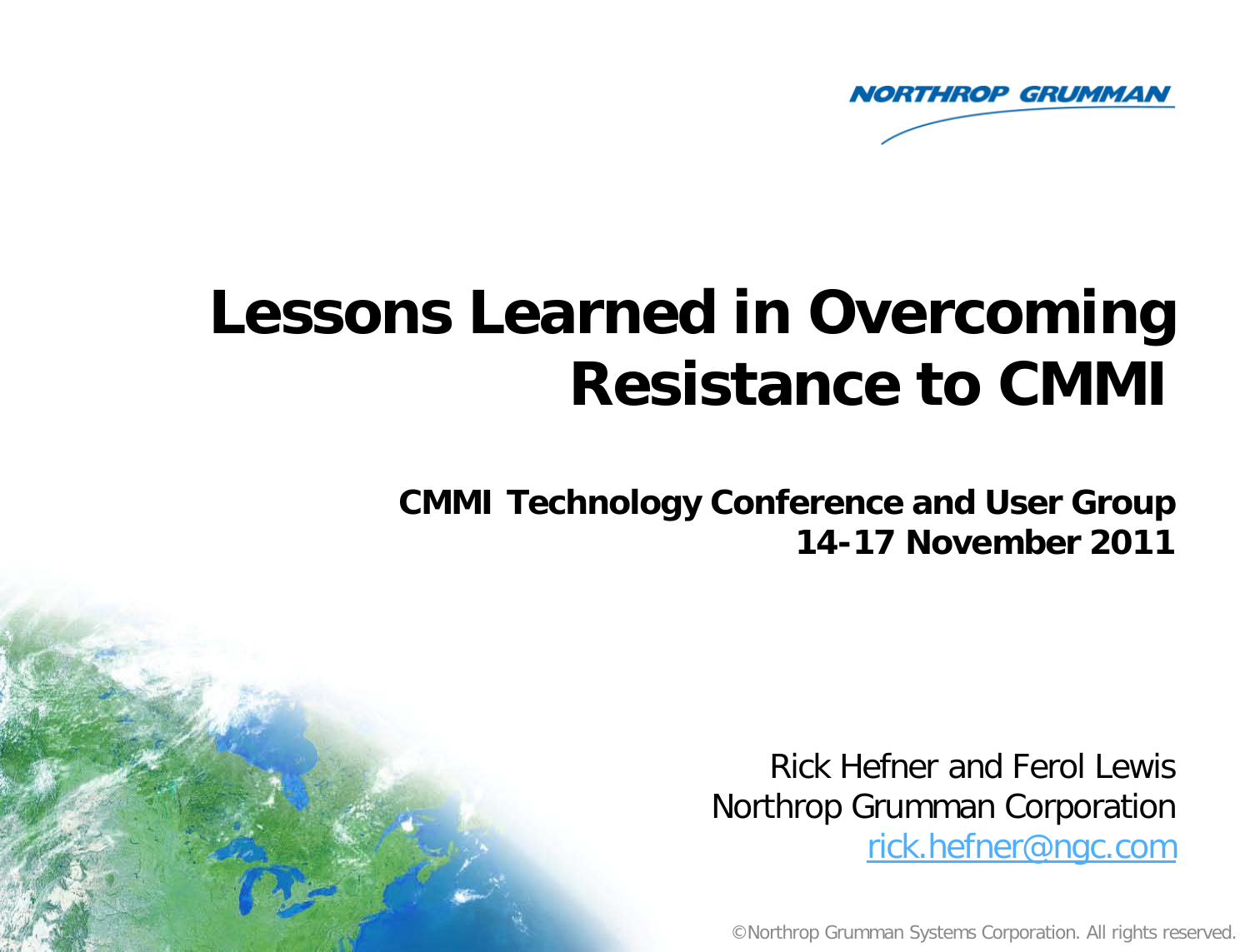



- **Successful change requires the right combination of strategy, structure, and support**
- **Your chances of success depend on your current culture, the desired end state, the resources available, the past response to change , and your ability to recognize and address resistance**
- **This presentation will provide practical approaches, tools, and techniques for overcoming resistance in your organization**

This presentation reproduces the "IDEAL Model Graphic" copyright 1997-2009 by Carnegie Mellon University, with special permission from its Software Engineering Institute.

ANY MATERIAL OF CARNIEGIE MELLON UNIVERSITY AND/OR ITS SOFTWARE ENGINEERING INSTITUTE CONTAINED HERIN IS FURNISHED ON AN "AS-IS" BASIS. CARNIEGIE MELLON UNIVERSITY MAKES NO WARRANTIES OF ANY KIND, EITHER EXPRSSED OR IMPLIED, AS TO ANY MATTER INCLUDING, BUT NOT LIMITED TO, WARRANTY OF FITNESS FOR PURPOSE OR MECHANTABILITY, EXCLUSIVITY, OR RESULTS OBTAINED FROM USE OF THE MATERIAL. CARNIEGIE MELLON UNIVERSITY DOES NOT MAKE ANY WARRANTY OF ANY KIND WITH RESPECT TO FREEDOM FROM PATENT, TRADEMARK, OR COPYRIGHT IMFRINGEMENT.

This presentation has not been reviewed nor is it endorsed by Carnegie Mellon University or its Software Engineering Institute.

IDEAL is a service mark of Carnegie Mellon University. ® CMMI is registered in the U.S. Patent and Trademark Office by Carnegie Mellon University.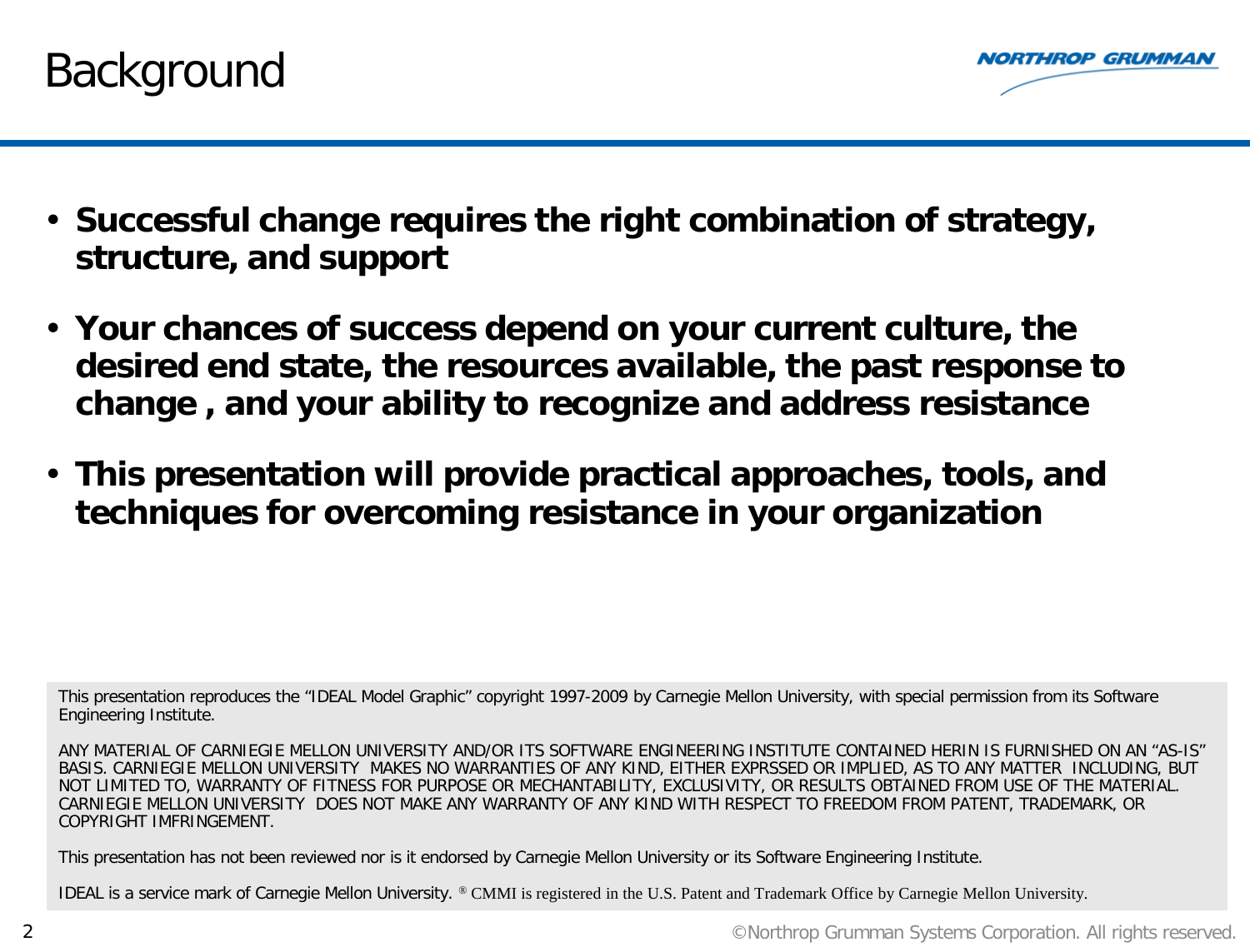# The **IDEAL<sup>SM</sup>** Model



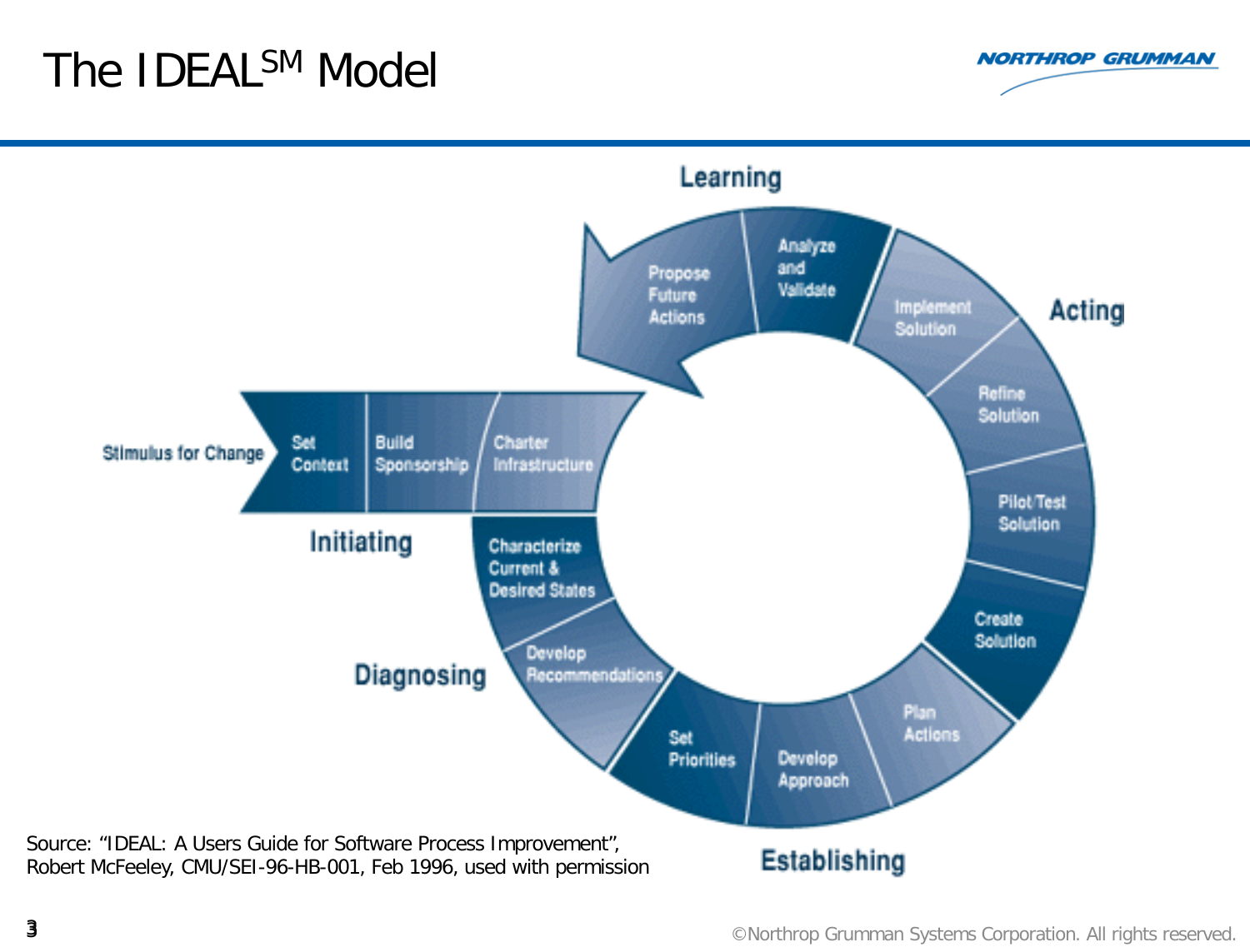# The Non-IDEAL Model





4 ©Northrop Grumman Systems Corporation. All rights reserved.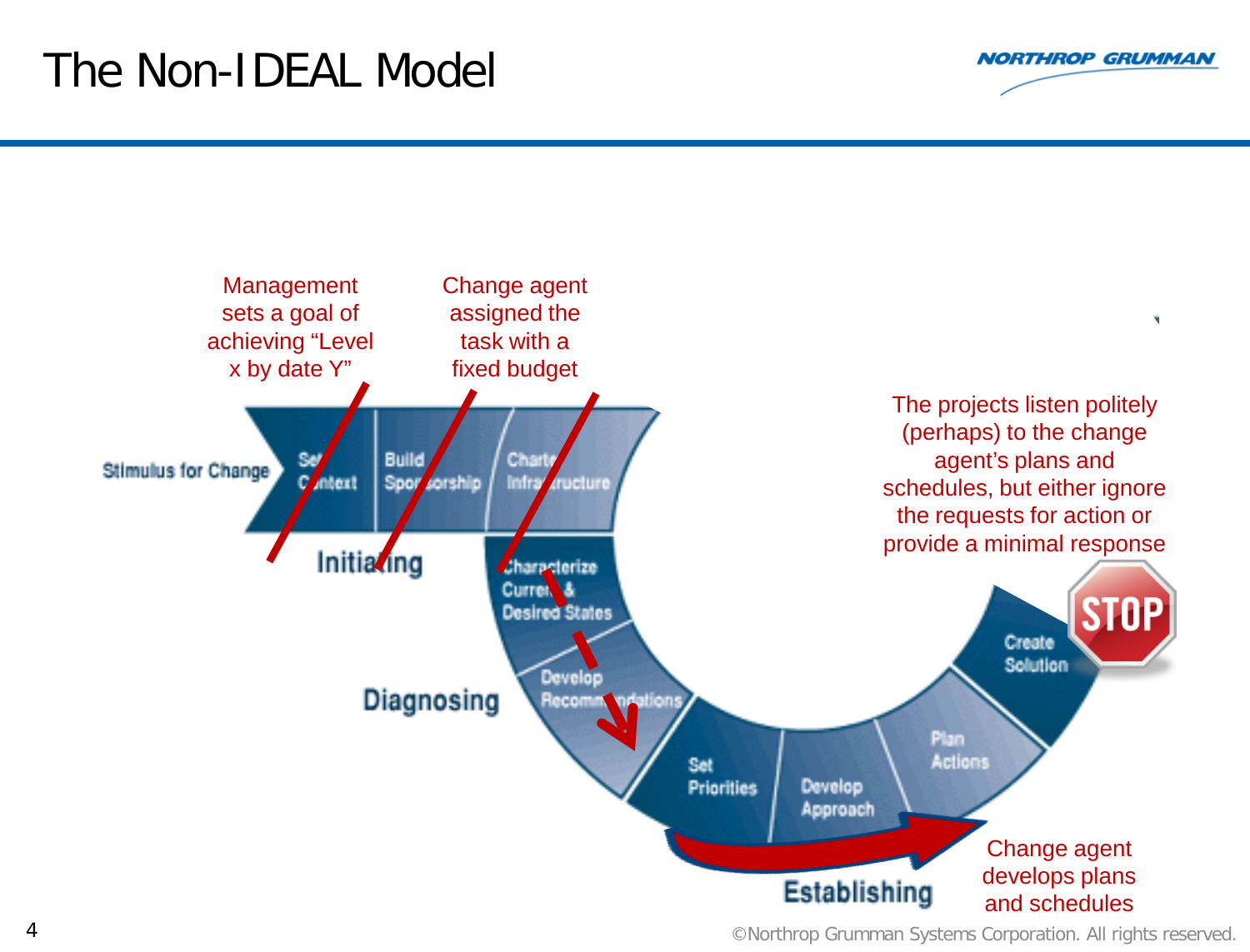



#### • **Necessary ingredients for change**

- Why people resist change
- Effective strategies for addressing resistance

### • **Keys to leading the change**

- Management support
- Influence without authority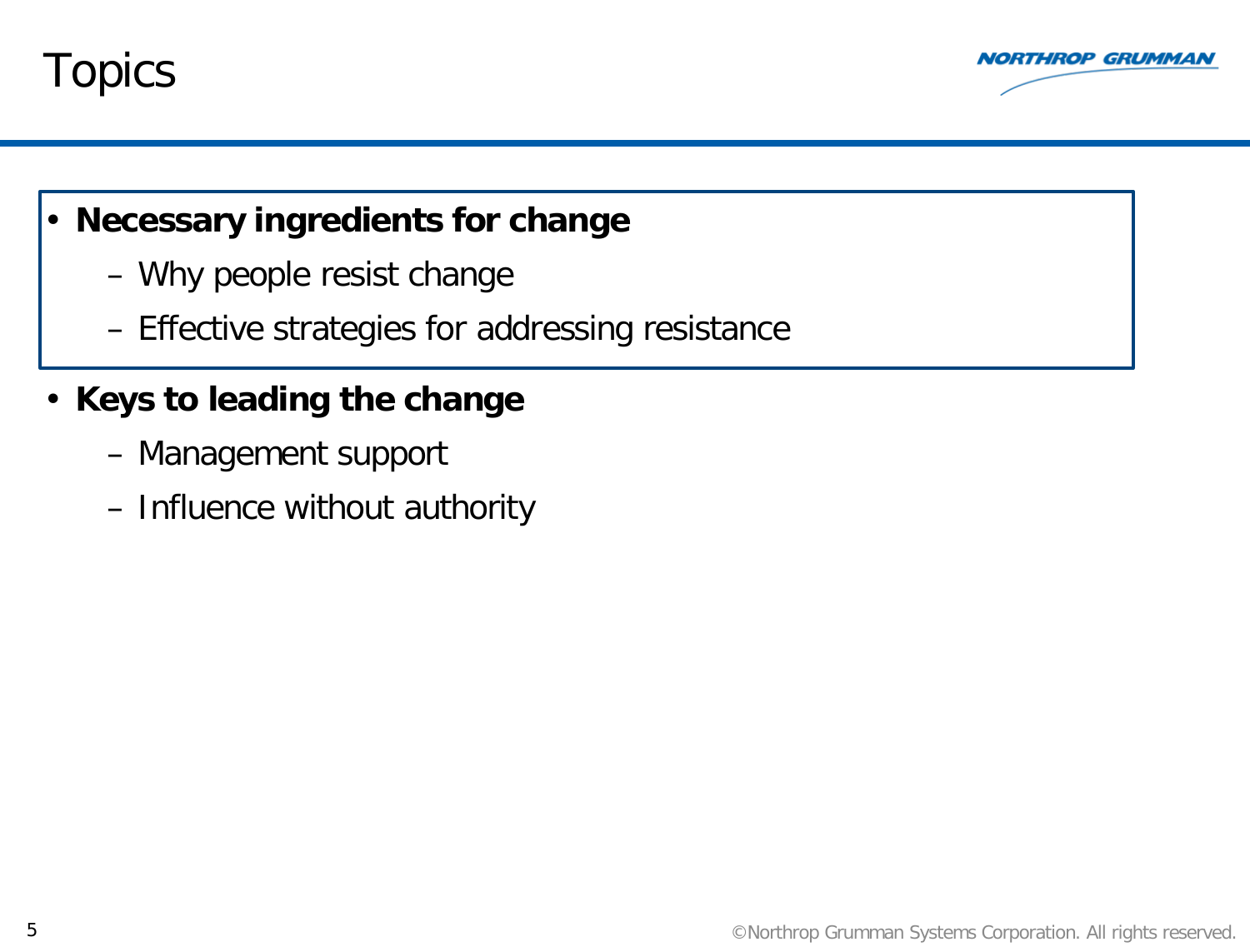## Maslow's Hierarchy of Needs



**NORTHROP GRUMMAN**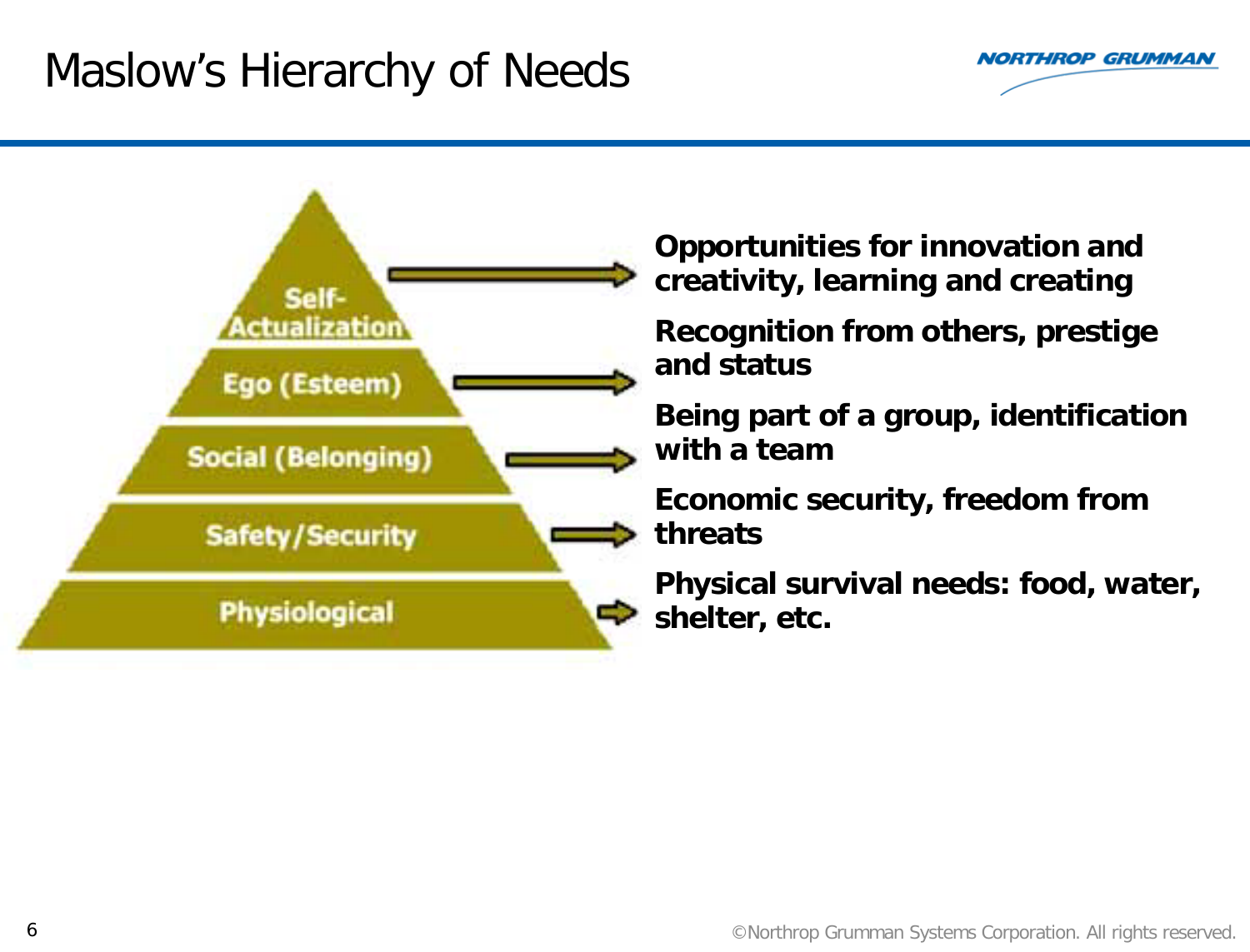# Why Do People Resist Change?



…my needs are already met here …I have invested heavily here ...I am in the middle of something important

### **I do not want to change because…**

- …the destination looks worse than where I am now
- …there is nothing to attract me forwards
- …I do not know which way to move
- …the journey there looks painful
- ...the destination or journey is somehow bad or wrong
- …I do not trust those who are asking me to change

### **I am not going to change because…**

- …I am able to ignore the change
- …I have the power to obstruct the change





**THROP GRUMMA**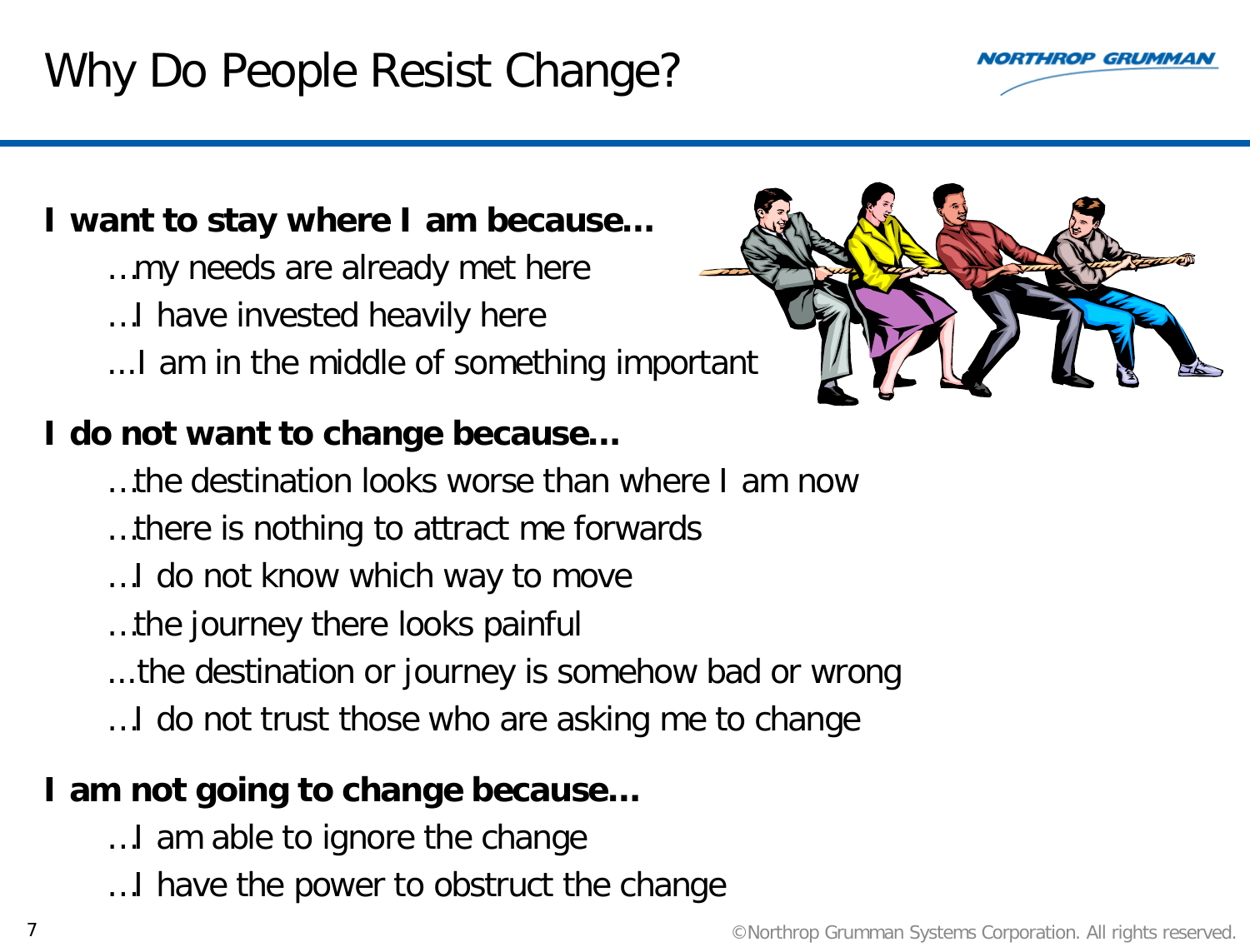# Why Do People Resist Change? Perceived Loss of Personal Power



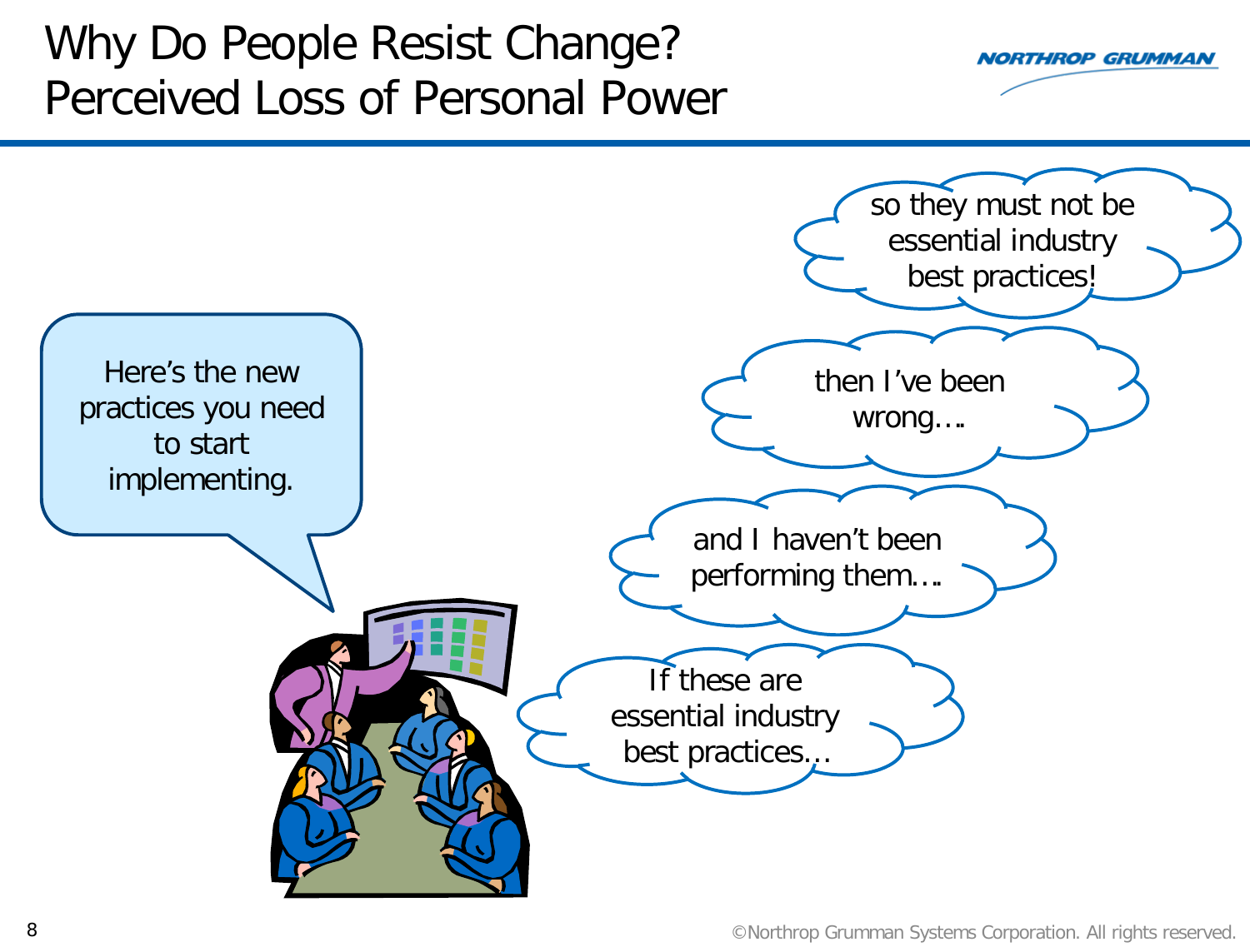# Reaction to Change Perceived as Negative: Kübler-Ross Grief Cycle





**Immobilization:** Initial paralysis at hearing the bad news **Denial:** Trying to avoid the change **Anger:** Frustration, outpouring of bottled-up emotion **Bargaining:** Seeking for a way out **Depression**: Final realization of the inevitable **Testing:** Seeking realistic solutions **Acceptance:** Finally finding the way forward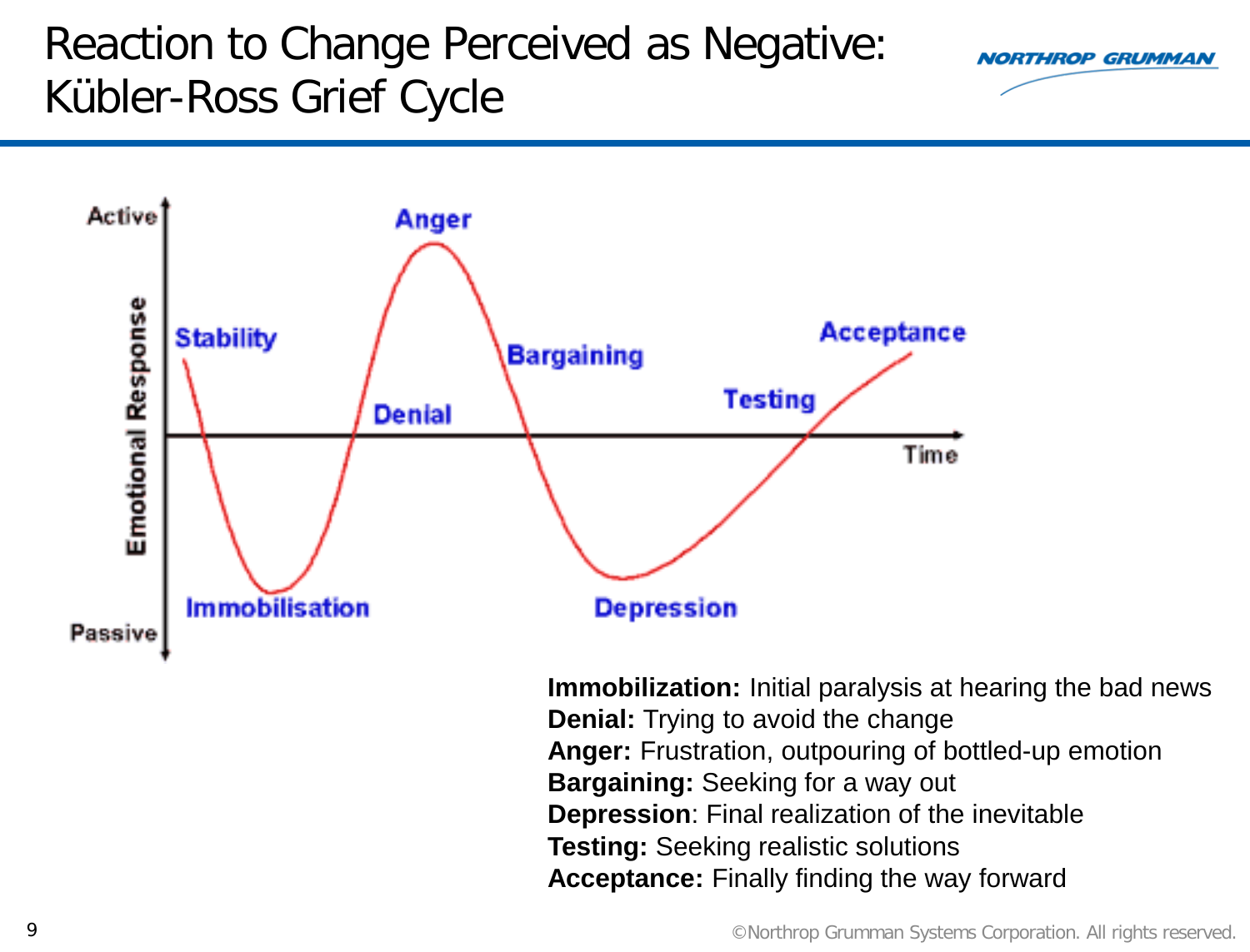### Reaction to Change Perceived as Positive



**NORTHROP GRUMMAN**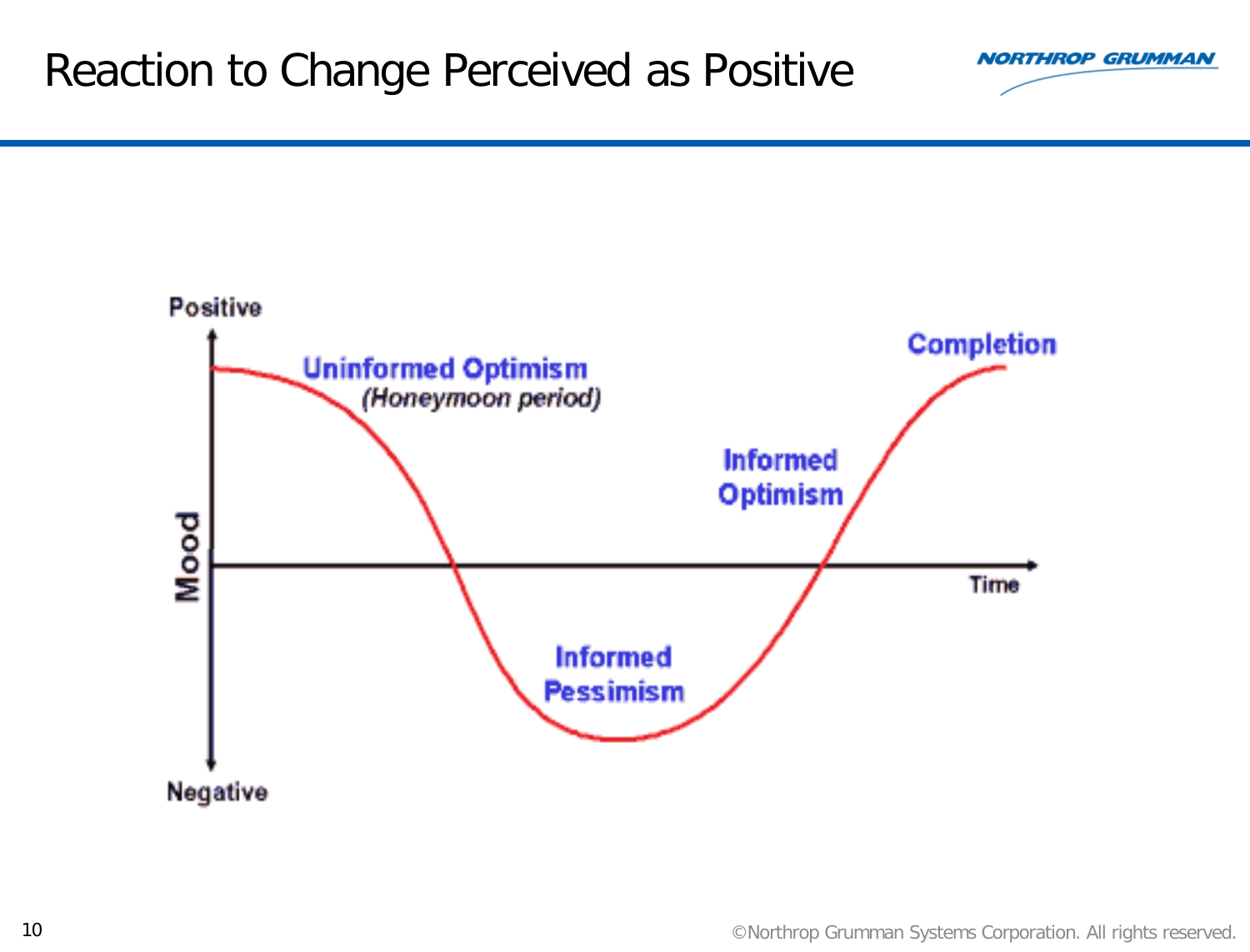# Willingness to Change



- **Early adopters are motivated by perceived benefits**
- **Late adopters are motivated by avoiding pain**



Source: Geoffrey A. Moore, *Crossing the Chasm*, 1999, used with permission

©Northrop Grumman Systems Corporation. All rights reserved.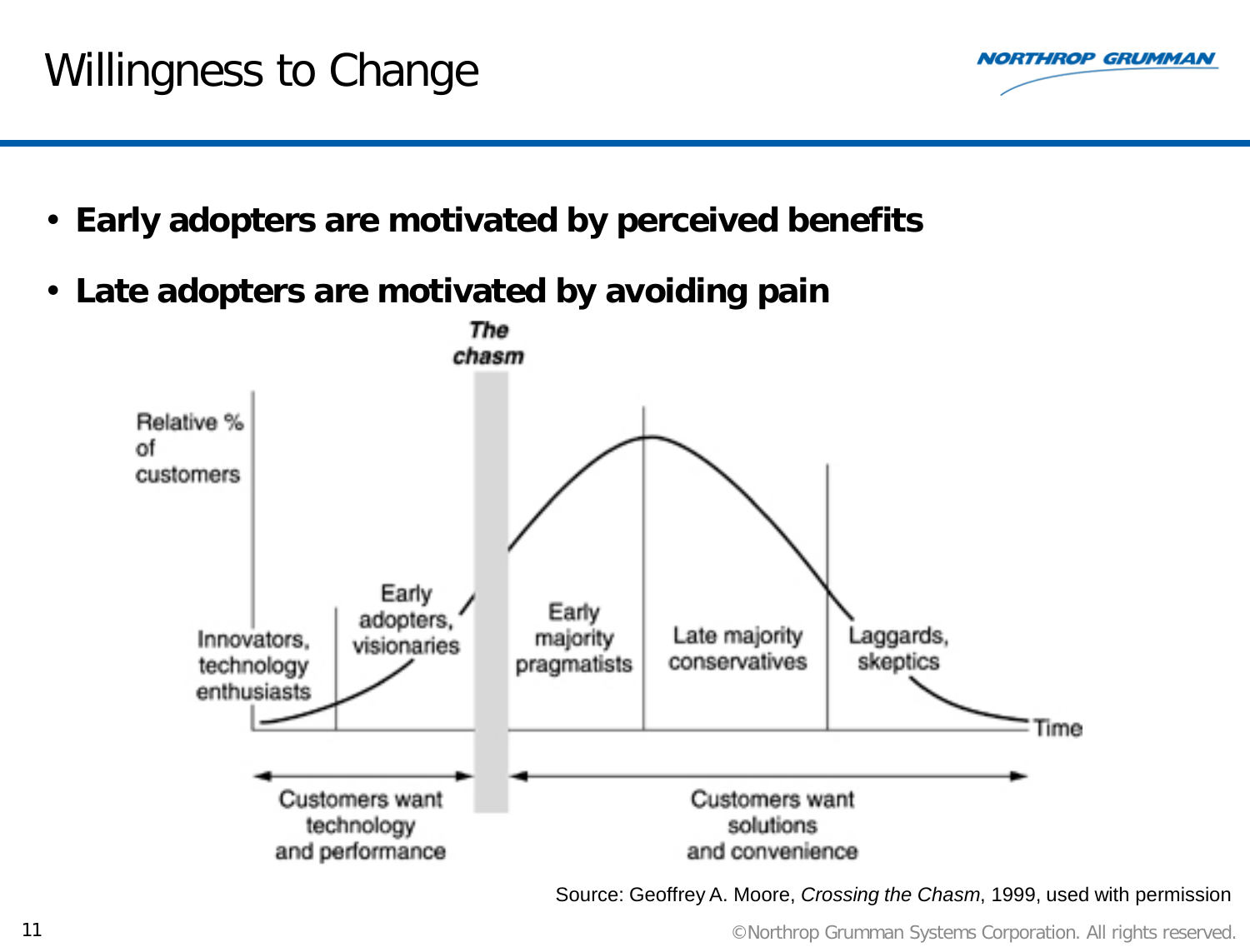



- **Necessary ingredients for change**
	- Why people resist change
	- Effective strategies for addressing resistance

### • **Keys to leading the change**

- Management support
- Influence without authority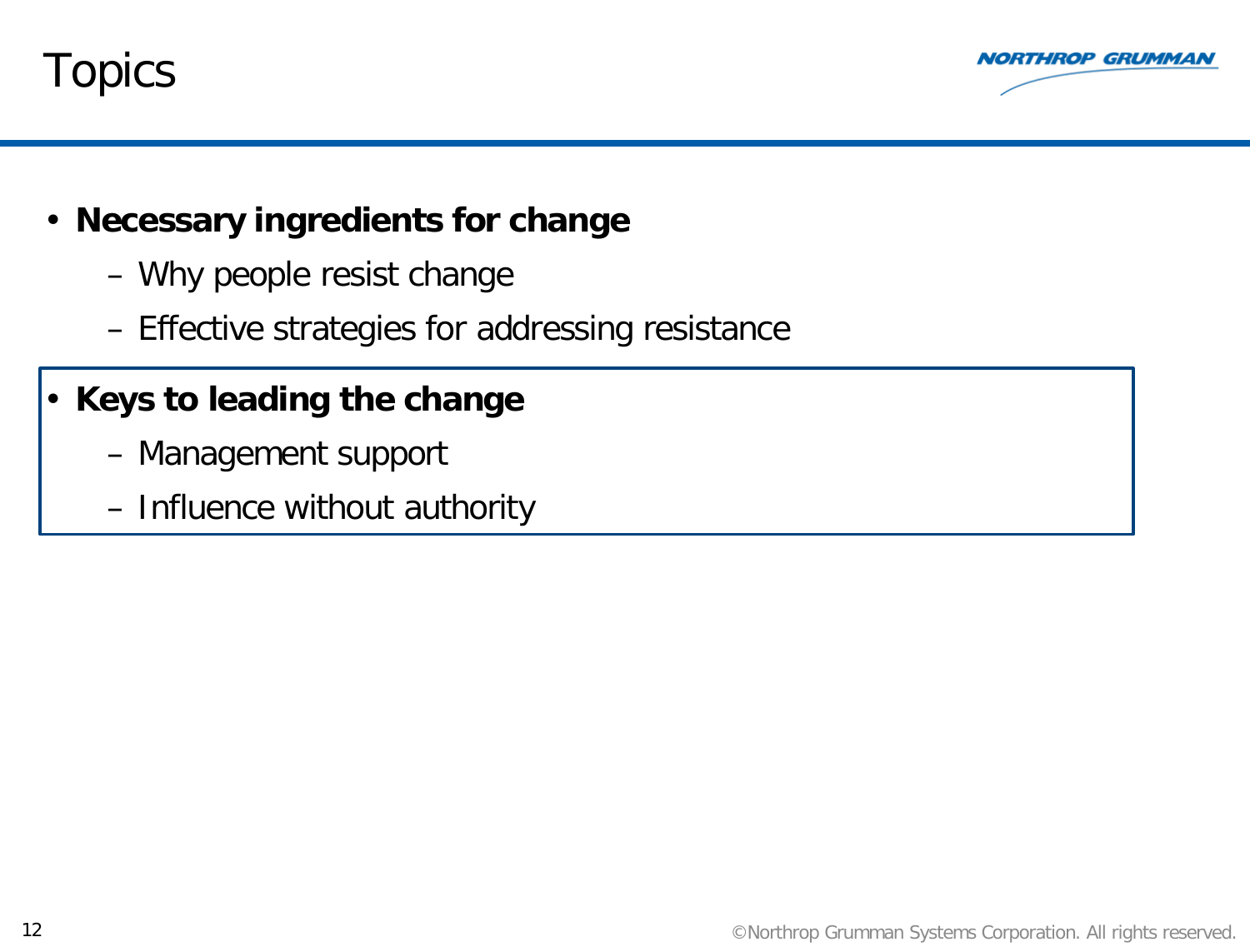# Different Practitioners Need Different Arguments



- (I, EA) Explain how the practice adds value
	- Identify a situation in which this value would be realized
- (EM) Where possible, provide data
	- It is difficult to find perfect data, which "proves" the value
	- Even perfect data may not convince a skeptic
- (EM) Identify others who have seen the (qualitative) value of this practice

• (LM) Couch the value in ways that appeal to the practitioner:

**IORTHROP GRUMMAI** 

- Reduced risk, addressing a customer issue, reduced workload, etc.
- (LM) Show ways that the practice can be done easily
- (LM) Suggest the practitioner try it and see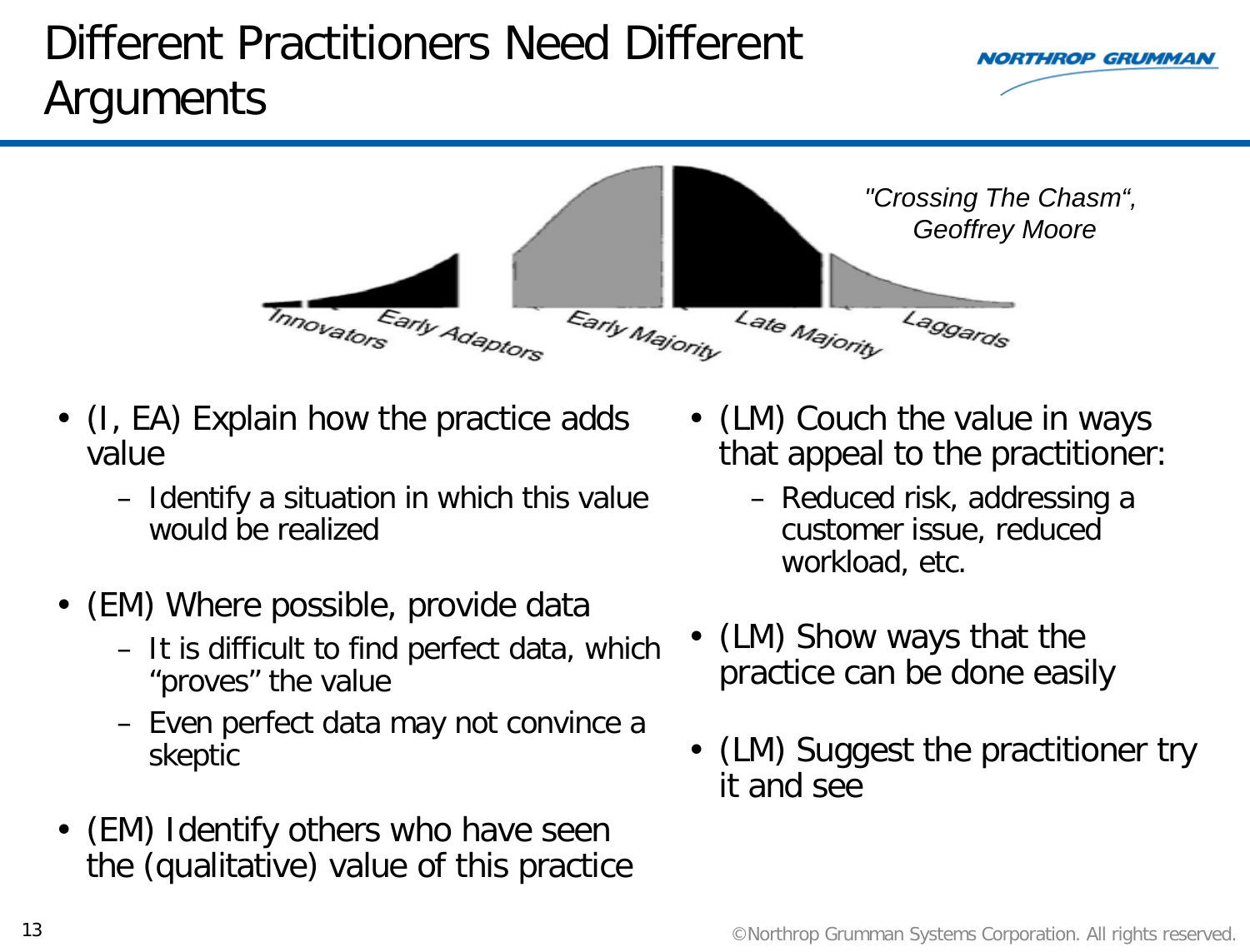# Communicate the Key Messages

- **The change is driven by proven, industry best-practices**
	- Adoption is about learning how to apply these practices to our work
	- The practices may feel awkward and have limited value until we learn them
	- It's OK to make mistakes we will get better over time
	- **Improvement involves short-term investment for long-term gain**
		- Improving is essential to meeting our business goals
	- **These improvements are an enabler (not a guarantee) of success**
		- Other aspects (people, technology, customer relationship, etc.) are equally important
	- **When the entire organization is improves, everyone's job becomes easier**
	- **Continuous improvement is a way of life**



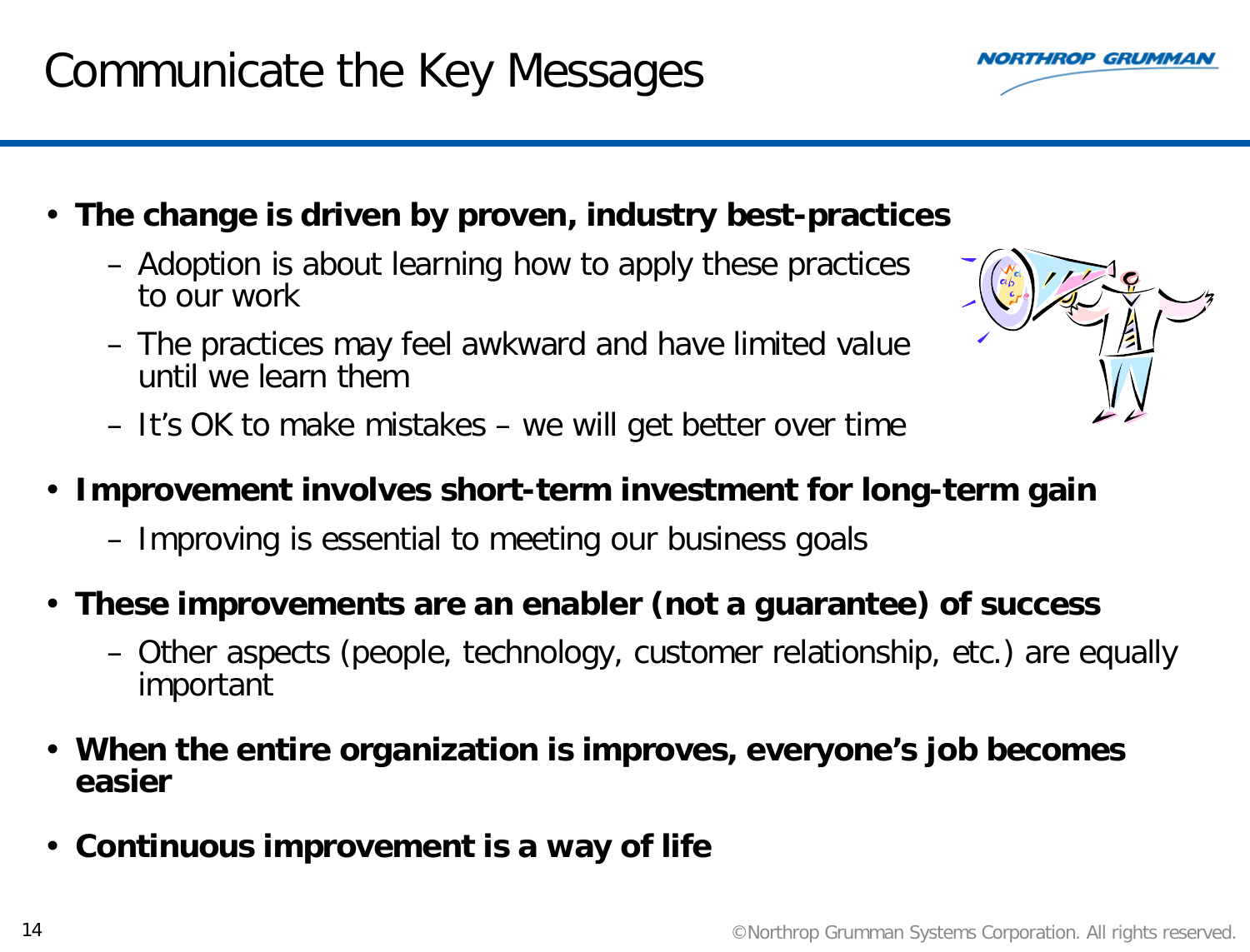## Address Fear of Failure

- **The risk of change may be seen as greater than the risk of standing still**
	- Making a change requires a leap of faith
- **The perceived loss of personal power**
	- I'm seen as competent now, but in a new culture…

### Effective Strategies

- **Clearly describe why the situation favors change**
	- Business goals, WIIFM
- **Make it clear initial mistakes are expected and will be tolerated**
	- Create forums for asking and answering questions
- **Show people how they can be effective in the changed environment**



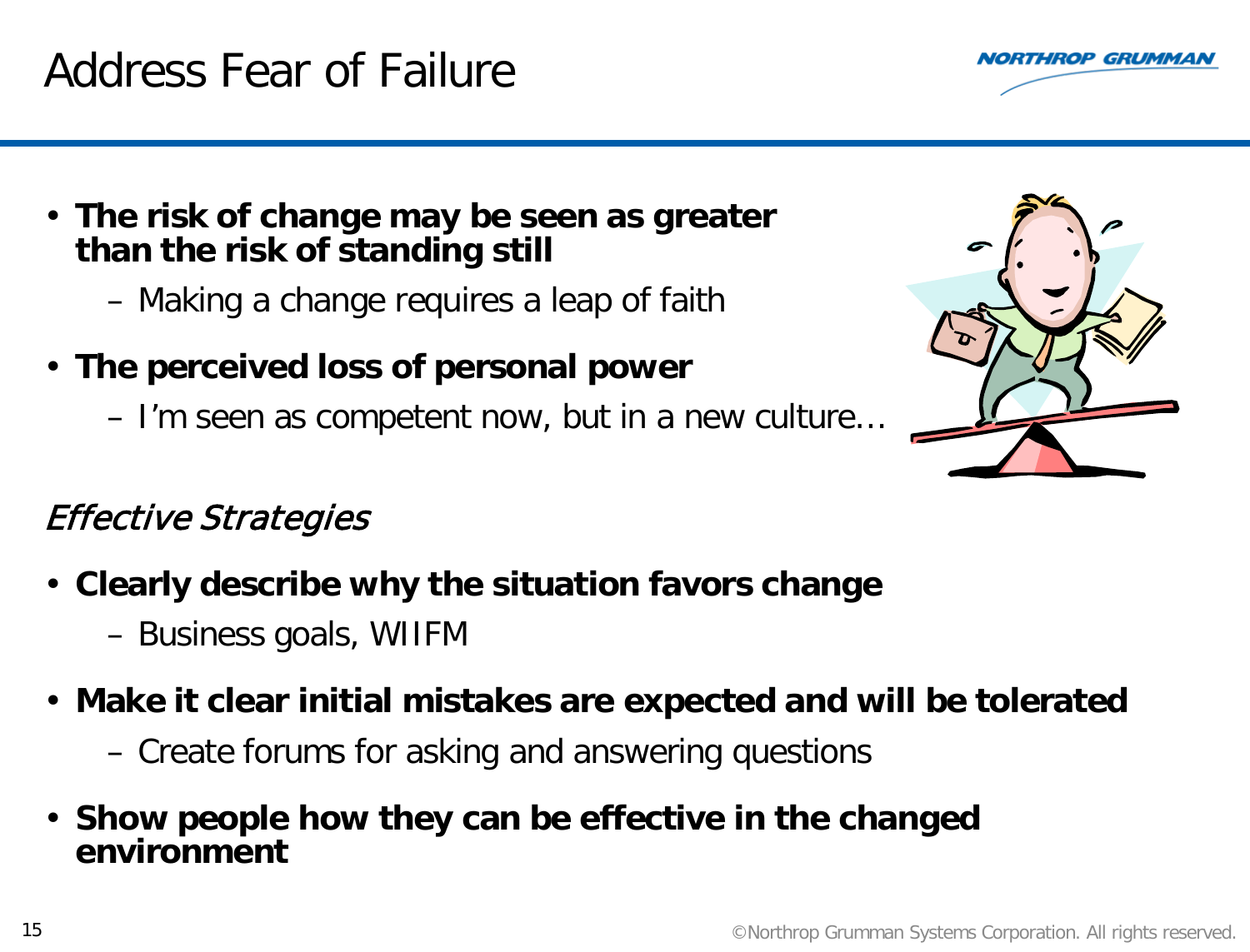#### **16 CONSERVITED EXAMPLE 20 CONSERVERSE CONSERVERSITY OF CONSERVERSITY OF CONSERVERSITY OF CONSERVERSITY OF CONSERVERSITY OF CONSERVERSITY OF CONSERVERSITY OF CONSERVERSITY OF CONSERVERSITY OF CONSERVERSITY OF CONSERVERSI**

## Encourage and Support

- **Practitioners may feel they don't have time to learn new ideas**
- **Practitioners may need role models** 
	- Most change agents don't need role models, because they easily imagine new situations

#### Effective Strategies

- **Ensure adequate resources during the learning curve**
- **Search out and publicize good examples and successes**
	- Set up pilot programs that model the change
- **Encourage the next step in the change process**
- **Ensure management takes accountability for action**
	- Must change short term priorities to achieve long term results



**THROP GRUMMAI**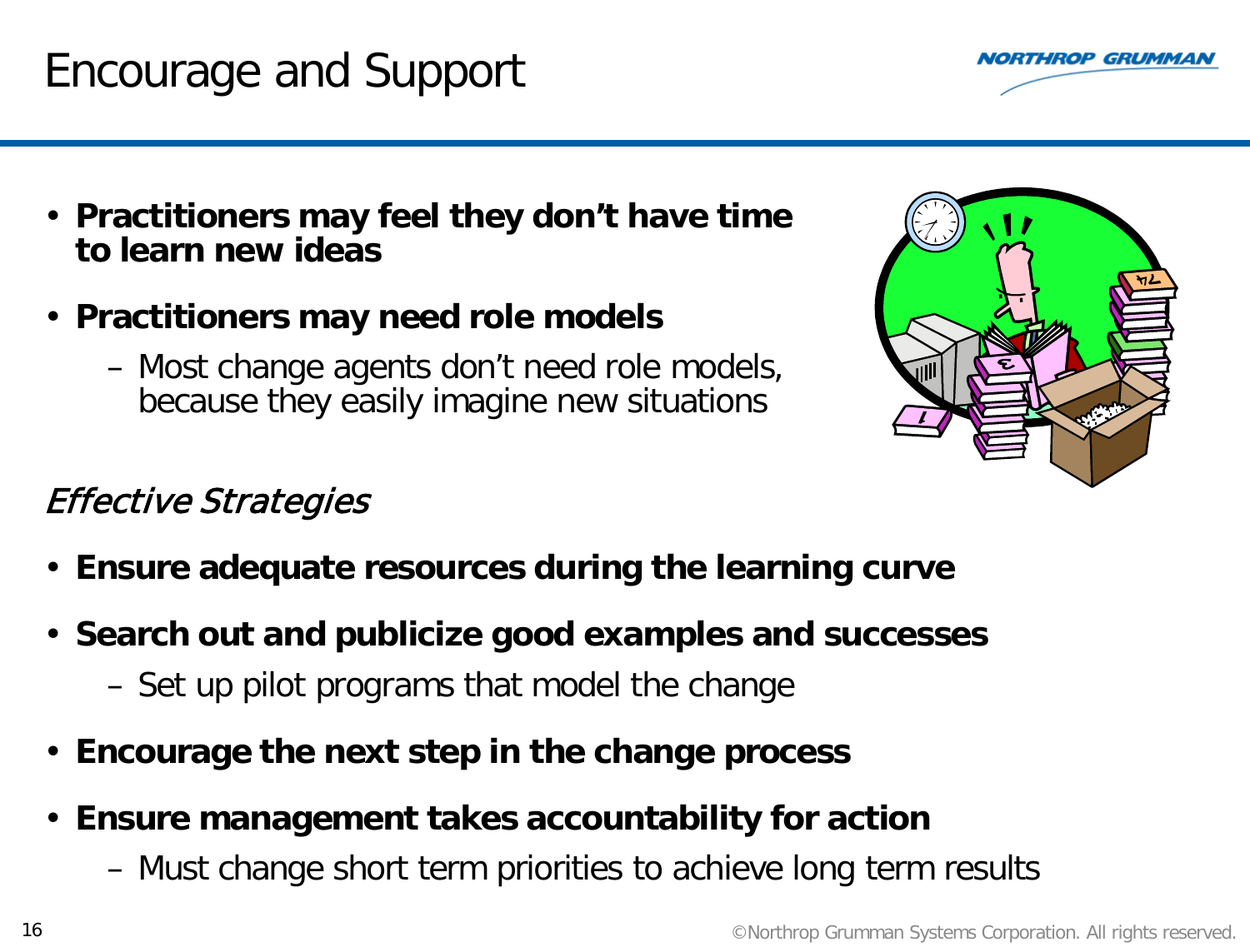# Ensure Accountability

**RTHROP GRUMMAI** 

- **Adopting and sustaining improvements is about each practitioner learning and performing the new behaviors**
- **The role of management in cultural change is to hold people accountable for the new behaviors and conduct**



### Effective Strategies

- **Change agents can enable management by:**
	- Helping them have a clear vision of the new culture
	- Identifying inappropriate behavior
	- Providing tangible, objective measures of adoption/sustainment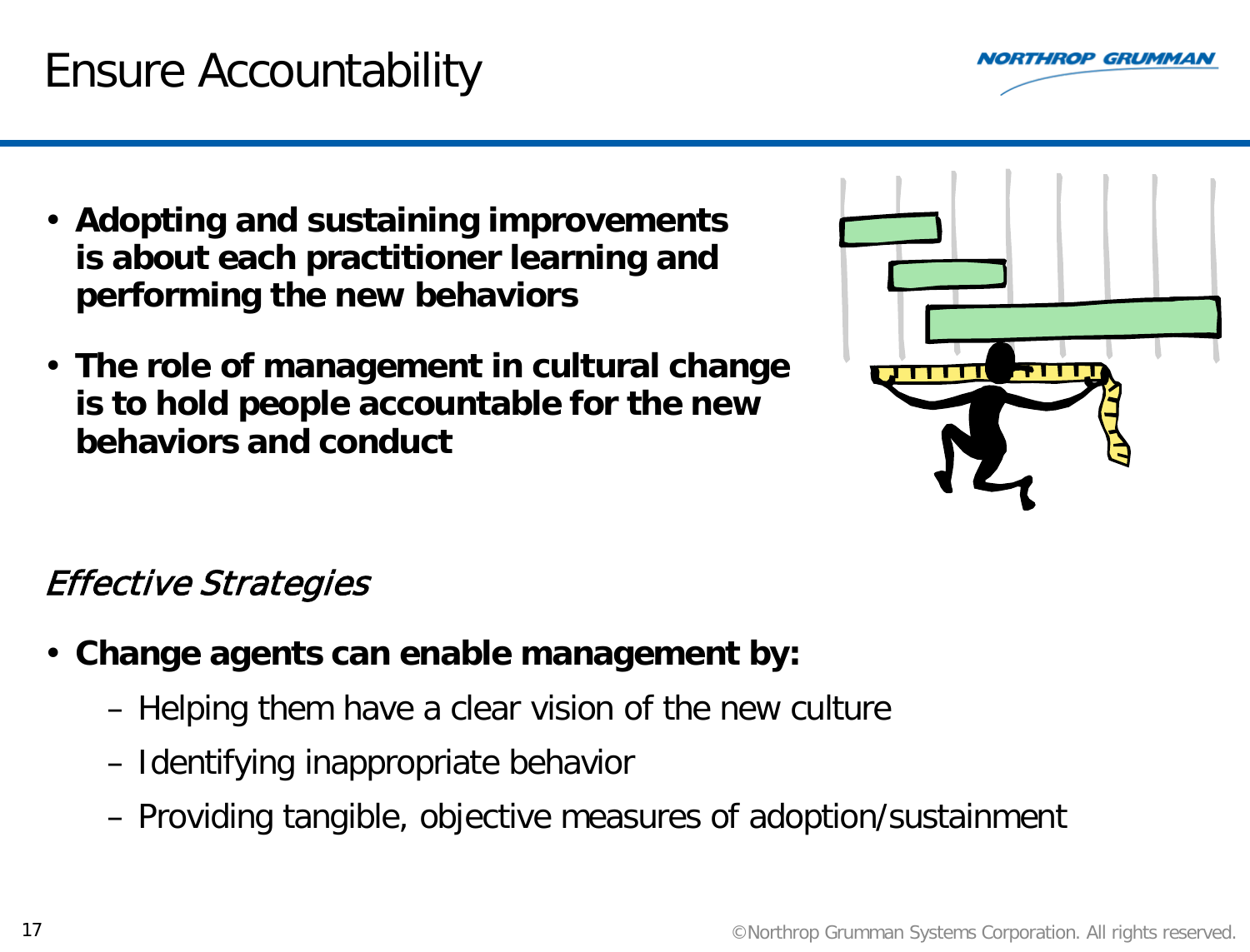# Help Them Accept Change

### • **People may fear hidden agendas**

– Late Adopters often look for messages in how resistance is handled

### Effective Strategies

- **Set up mechanisms for obtaining feedback**
	- Some will prompt genuine improvements
	- Some will be based more on fear and anger than substance
- **Be honest about setbacks and negative impacts**
- **Management must enforce change in the face of objections** 
	- Consensus will almost never be reached
	- Communicate that objections and uncertainty does not eliminate the need for change - "The dogs may bark, but the caravan goes on."



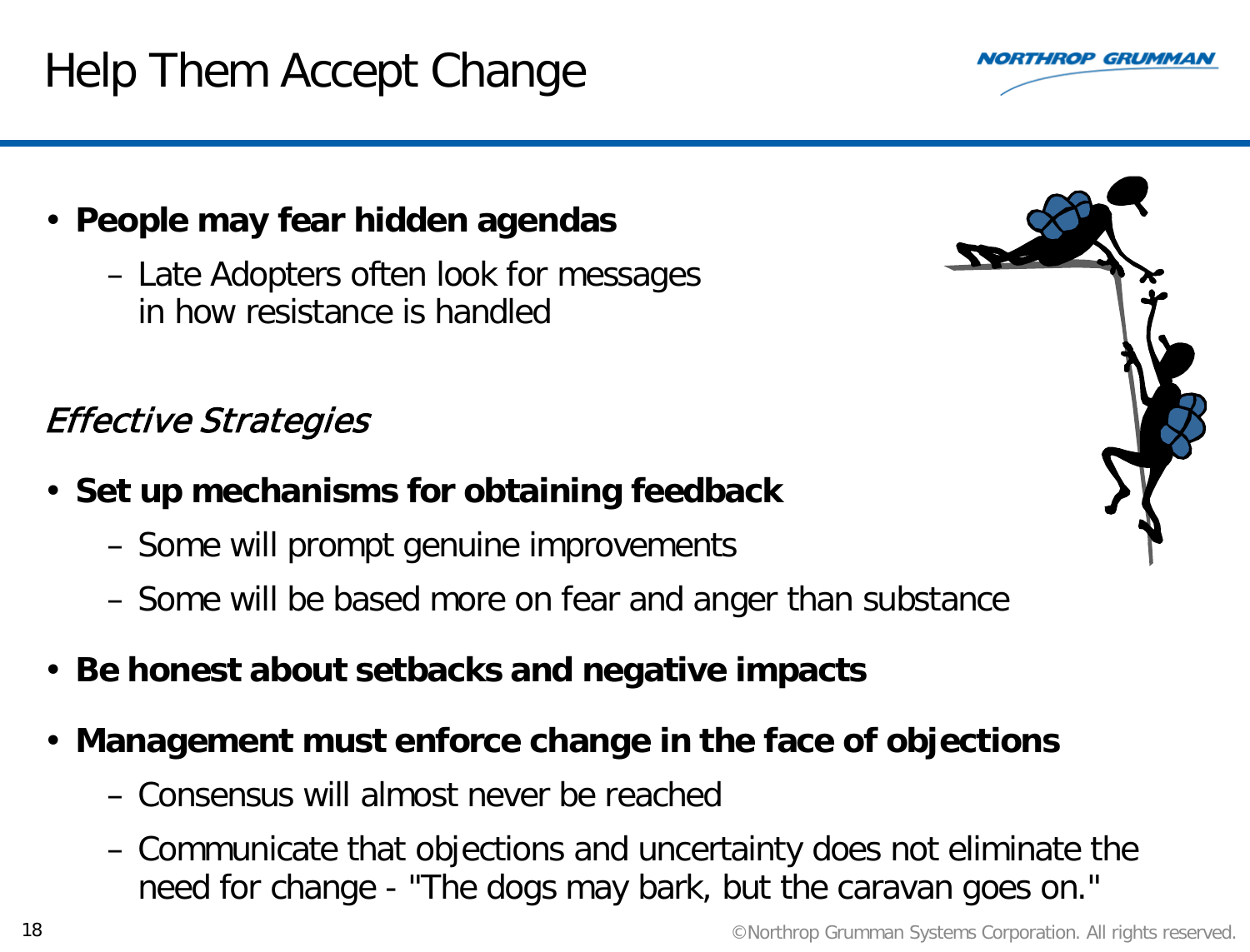

**Management must:**

- **Understand the key messages**
- **Be willing to take actions to reinforce them**
- **Provide resources to support/sustain process improvement efforts**
- **Set expectations that essential project functions will be funded and processes will be followed**
	- Project planning, estimation, tailoring, CM, QA, etc.
- **Support process improvement and sustainment, rather than passing appraisals**
- **Reward mature processes development and sustainment rather than individual heroics**
	- Tell me how you will reward me, and I'll tell how I will behave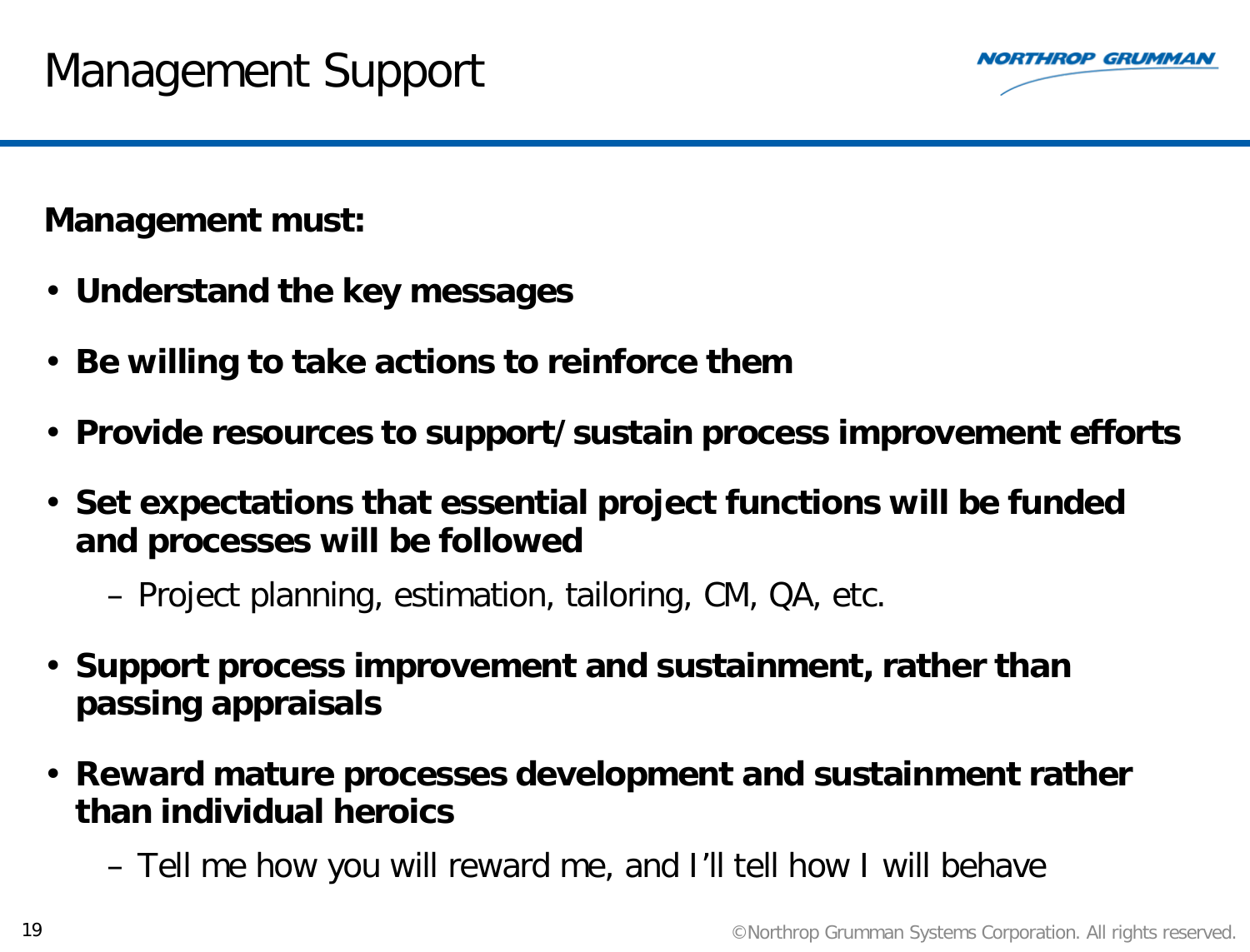## When Faced with Unexpected Resistance

### **Stop**

- **The natural tendency of many people is to respond immediately, with an authoritarian or angry response**
- This may generate sympathy for the resist galvanize the resistance, and/or make it c

### **Look**

- **Pause, assess the situation, and diffuse the emotion**
- **What is the person's emotional state?**

### **Listen**

- **Is this a misunderstanding or a legitimate concern?**
- **What does their message say about their underlying beliefs, values, goals, perceptions, potential, triggers?**



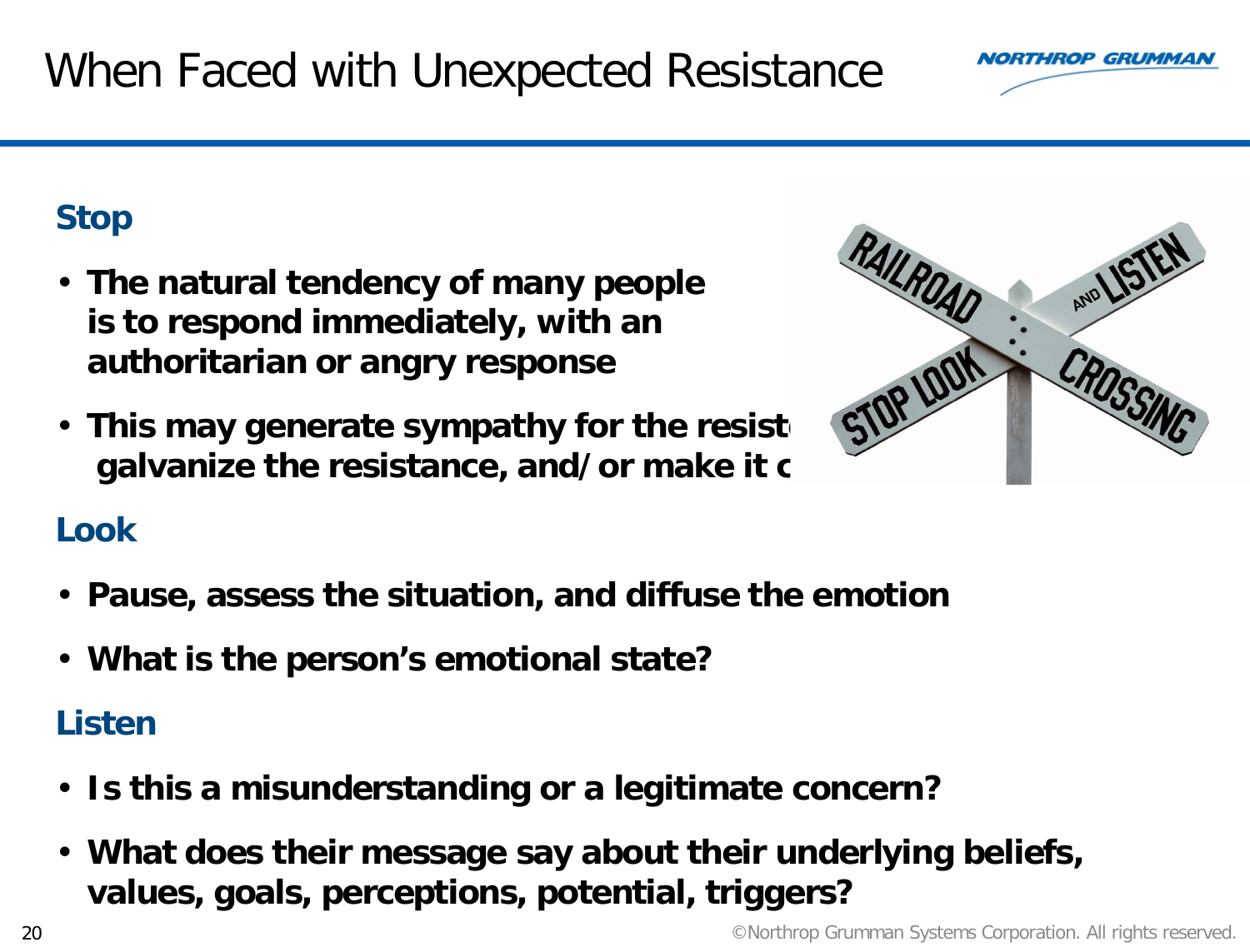# Principles of Influence

- **All interpersonal behavior involves exchange**
	- "Paying" others for what we request; being paid for what we do
	- You have influence, insofar as you can give others what they need, in exchange for what you need

### • **To have influence, you must:**

- See the other person as a potential ally
- Clarify your goals & priorities
- Diagnose your ally's goals & priorities
- Possess resources to help your ally
- Negotiate the exchange



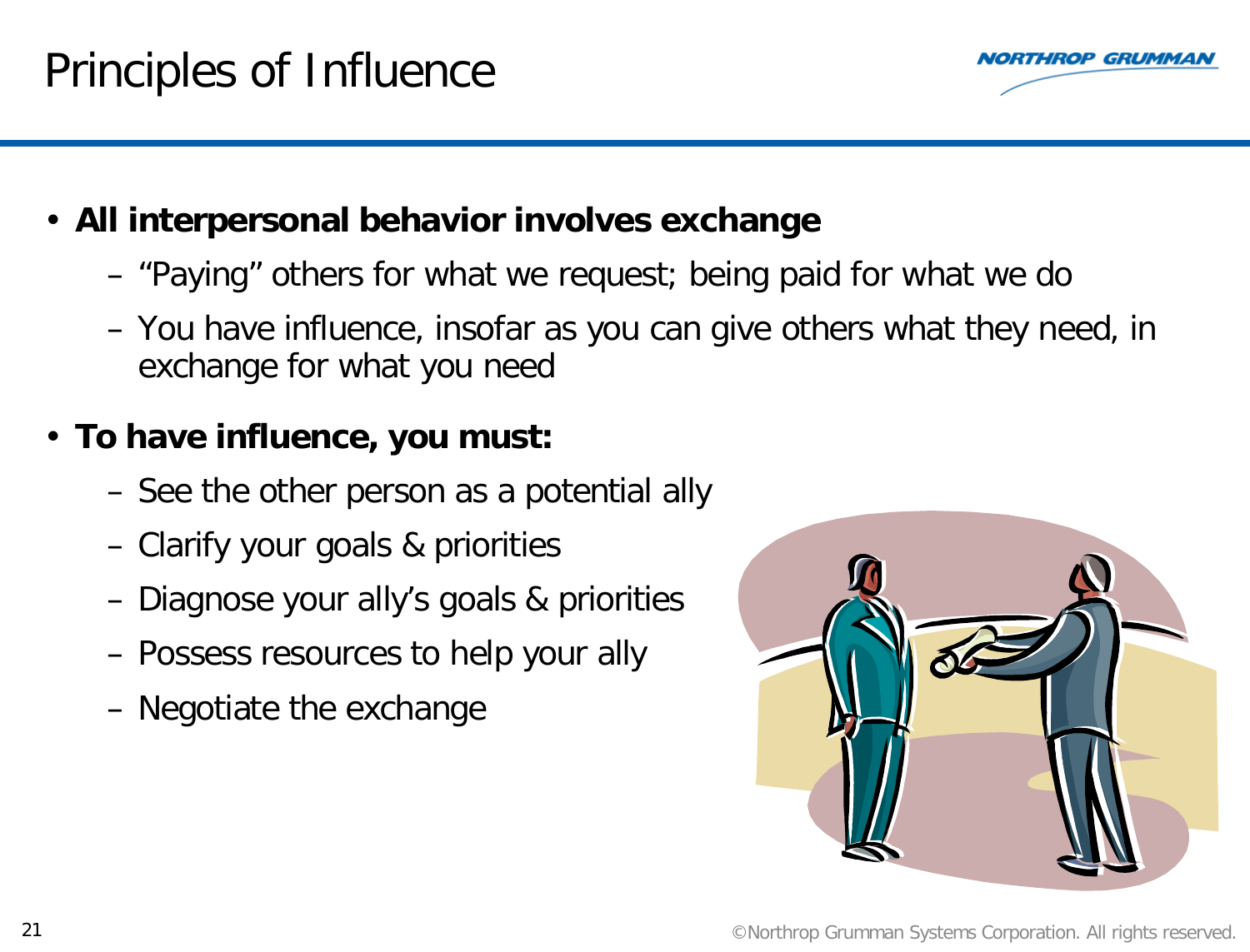# Possible "Currencies" to Exchange



### **Inspiration**

- Vision
- Excellence
- Moral/ethical correctness

### Task

- Resources
- Challenge/learning
- Assistance
- Organizational support
- Rapid response
- Information

#### Position

- Recognition
- Visibility
- Reputation
- Importance
- Contacts

### **Relationship**

- Acceptance
- Understanding

### Personal

- Gratitude
- Self-concept



22 CNorthrop Grumman Systems Corporation. All rights reserved.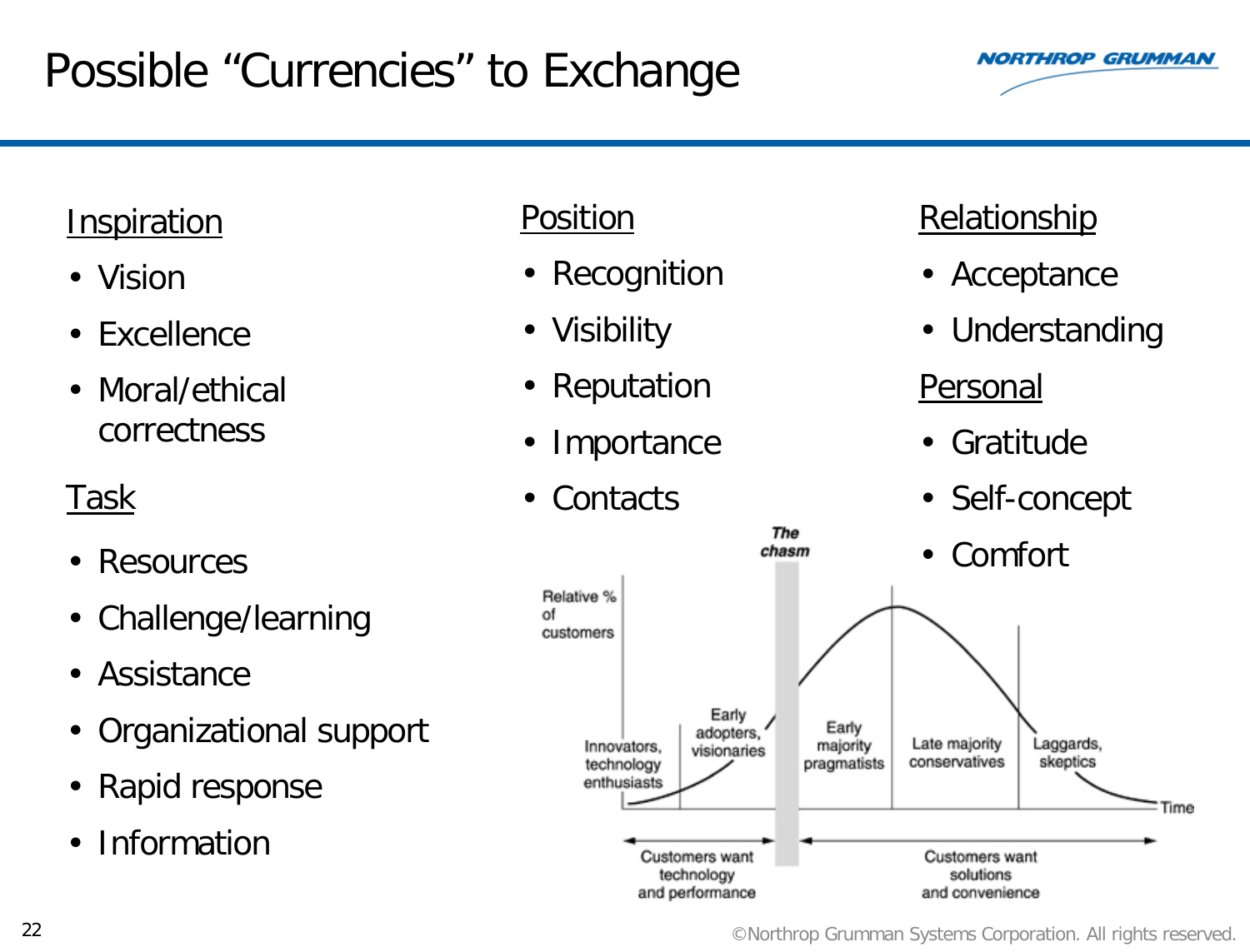

#### **"Sometimes you have to believe it to see it."**

- **Practitioners may not have worked in an environment where the practice was performed**
- **Practitioners may have worked in an environment where the practice was performed poorly or in a non-value-added manner**
- **Believing the practice is an improvement may require an action the practitioner is not willing to take**
	- Awkwardness of doing something new
	- Admit they've been doing it wrong
	- Loss of personal power when perceived to be an expert in the current approach

"The Fundamental Value of Every Single CMMI Practice", R. Hefner, Wednesday, 9:15-10:00am, Mesa Verde